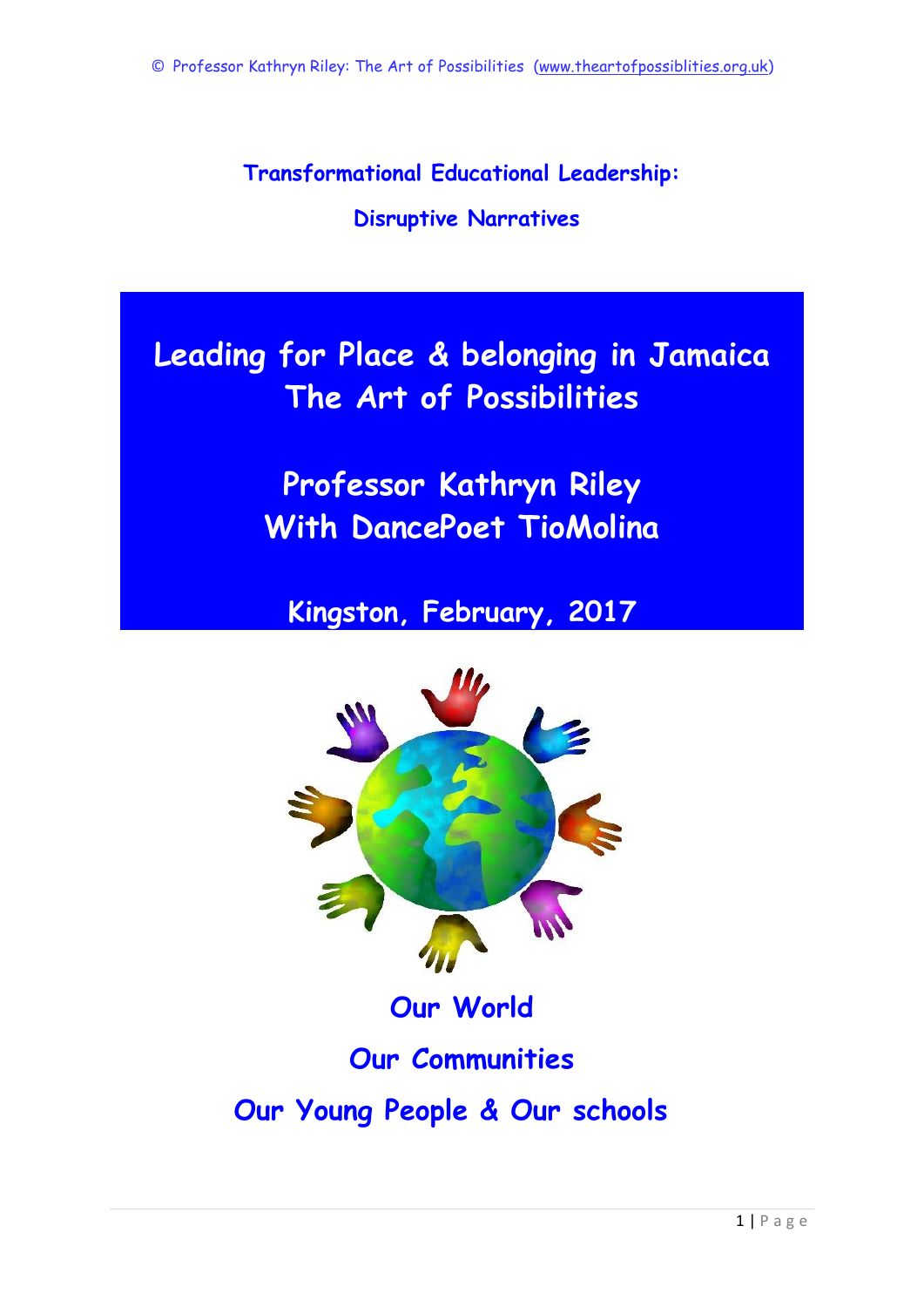# **Part I: A Framework for Moving Forward**

# **Our Volatile World**

I am honoured to contribute to this seminal Conference *Transformational Educational Leadership: Disruptive Narratives* and to have the opportunity to share my thinking with you. In this uncertain and volatile world – where the demands on schools are growing school leaders find themselves holding the ring between competing truths and realities. How they step into the leadership space will shape the well-being and the future of young people in Jamaica, and elsewhere.

We live in a world of rage and 'untruth' - a world on the move. Half the World's refugees are children.<sup>†</sup> Social divisions are widening.<sup>#</sup> Yet it's an exciting world - of boundless opportunities and possibilities. And it's also a world in which we all want to feel that we belong. 'Belonging' is that sense of being somewhere where you can be confident that you will fit in and safe in your identity. Schools are one of the few shared social institutions which can create that sense of belonging or exclusion. (*View what young people have to say about belonging in the first video in ''The Art of Possibilities' series, listed at the end of the paper.)*

Over recent years, I have explored the importance of place and belonging: what this means to each of us personally and to schools, particularly those serving diverse communities facing major socio-economic challenges, or high levels of need. In *Leadership of Place* I explored the lives and experiences of young people growing up in disadvantaged communities in the US, UK and South Africa.<sup>iii</sup> I asked the hundred or so young people who contributed to that research inquiry to respond through drawings to two key questions: 'What's it like living round here?' and 'What's it like being in this school?' Those illustrations showed many stark and competing realities: areas which were safe and welcoming and others which were 'no go' areas. During later work in Jamaica, I asked a group of young people the same two questions. Their responses revealed the challenges and realities of everyday life in Kingston, as well as their hopes and dreams.

*Leadership of Place* also identified a cohort of 'place leaders' who sought to understand young peoples' lives and experiences and connect to the wider archipelago of surrounding communities. The potential of school leaders to make a difference was inspiring. It sprang from a sense of hope, a sense of possibilities - a belief on their part that things could and should be different – and a recognition of the importance of place and belonging. Working with those leaders led me to reflect on how we think about schools, talk about them and decide what should happen in them. In a global competitive climate, in which the pressure to achieve a narrow range of results seems to have taken over, had we forgotten that our children and young people need to be known and seen for who they are? Yet……..

- When young people feel safe, rooted and that they belong, they become open to learning: they succeed at every level.
- When they know they are listened to, they develop their sense of agency.
- When they become less fearful and recognise their own talents, the world opens out for them.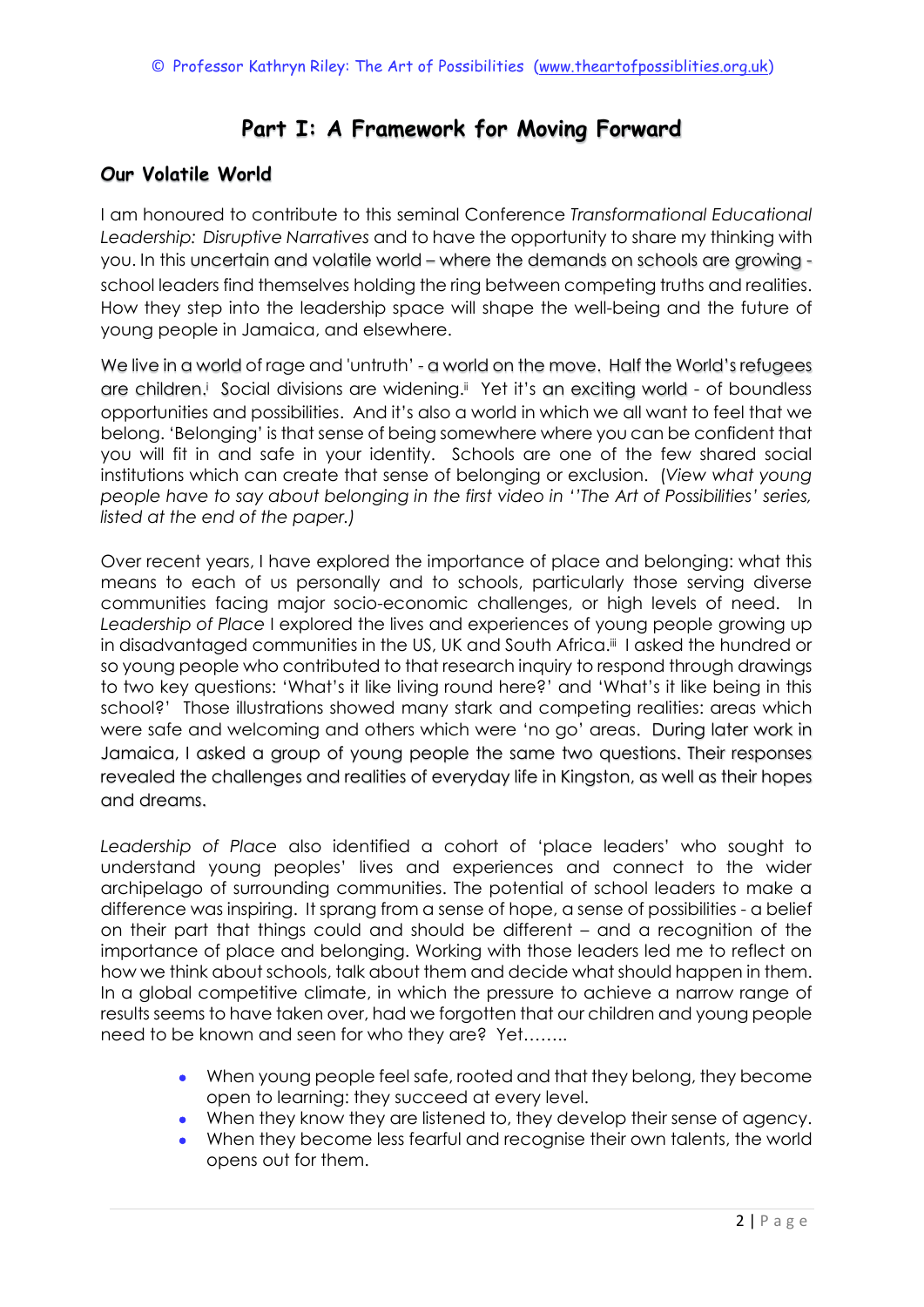## **Our World of Possibilities**

Building on this understanding DancePoet TioMolina and I began to think about how to present this world of possibilities through bringing together the best of Education, Culture and Art. We developed the notion of the *Art of Possibilities* - a belief in what young people are capable of being and achieving - and have been working with schools and communities to support them in developing vibrant school communities which foster young people's well-being, agency and sense of belonging.

In 2013 – in partnership with the Ministry and the National College for School Leadership - we had our first opportunity to work with school principals in Jamaica. This is now our fourth visit and the experience has touched us in many ways. This is not just about the nature of the challenges schools and their leaders face but is also about the deep love and care that the leaders we have met feel for Jamaica's young people.

What has struck me every time we have worked with Jamaican principals is that they bring commitment, ideas and an open and loving heart to what they do. However, there is a hesitancy, an uncertainty. The 'lexicon' of problems and barriers creates self-doubt. The prospect of stepping into a new leadership place of possibilities, with staff, students and communities, seems a distant dream. Yet, at the last session in 2016, principals told us:

*We need to create a....*

- *Space in the school where people can understand each other;*
- *Sense of belonging in our schools;*
- *Sense of ownership.*

*We need to recognise....*

- *The complexity of our multi-cultural society;*
- *What our children see and experience;*
- *What we can do.*

As an outsider looking in, I have come to think that the leadership challenges in Jamaica are about **belief** (in what is possible), **belonging** and **agency**. Belonging I have touched upon and will return to. Agency is our ability to intervene in the world, to have our voice heard.<sup>iv</sup> Agency is the belief that what we do makes a difference. It's also having the skills to do this and the opportunities to act. If you are a leader, this is about recognising the power and potential for good of your own agency, *and* that of teachers, young people and their families and communities. The leadership challenge is to harness all of these.

In a relatively small educational system – where interconnections weave through the fabric of daily life - opening hearts and minds and bringing people together in common cause, in mutual agency, is not on some distant horizon but within your grasp.

The genesis for change and renewal is all here in Jamaica.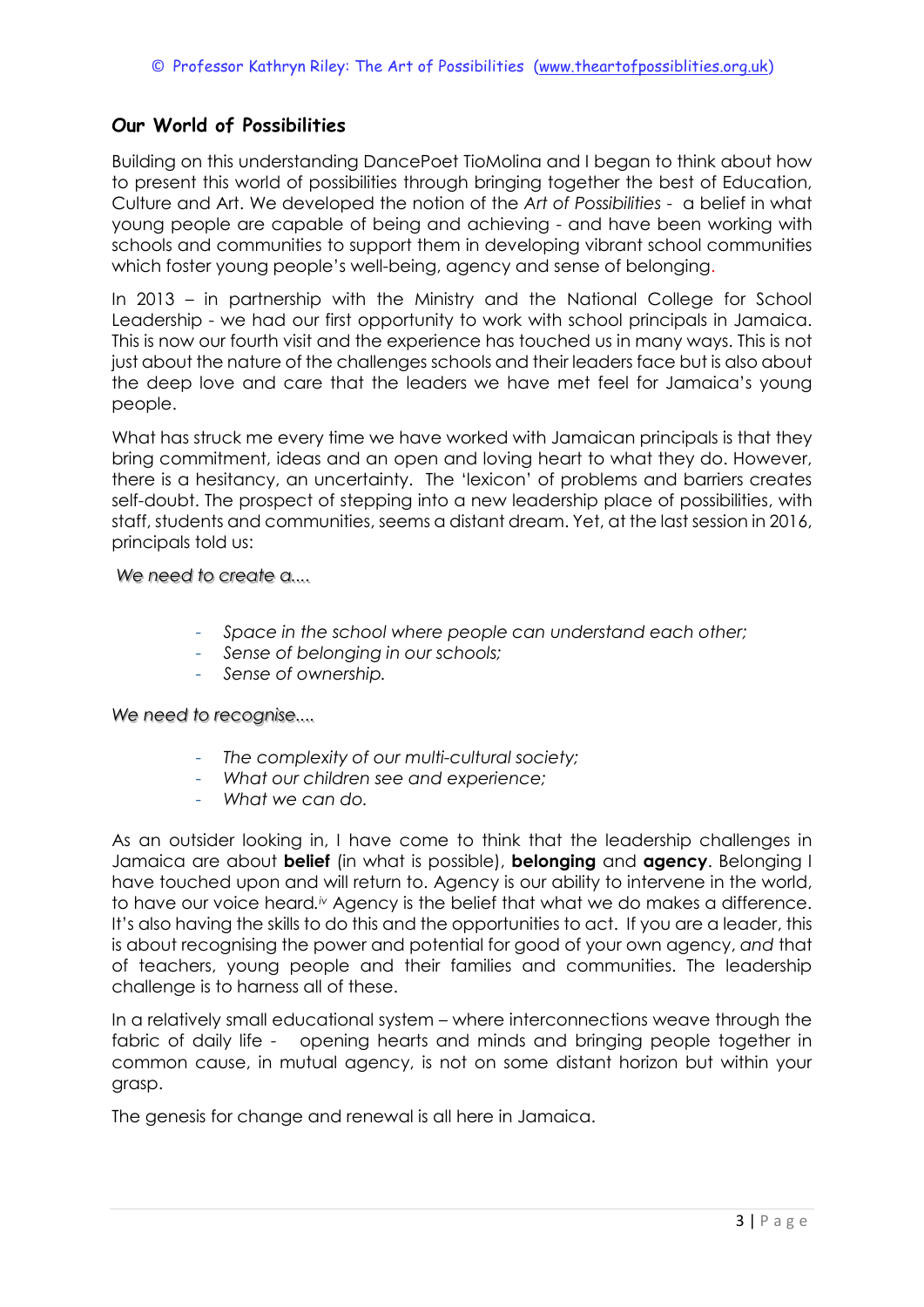# **Part II: Place, Belonging and Agency**

If belonging makes you feel more confident, and confidence makes you a better learner, students need to feel like they belong in school in order to learn most effectively. *(*Nusrat Student-researcher)

### **Place and belonging matter**

Over half a century ago, French philosopher Simone Weil captured the importance of being rooted and connected.

To be rooted is perhaps the most important and least recognised need of the human soul …… uprootedness is by far the most dangerous malady to which human societies are exposed.<sup>v</sup>

Simone Weil's prescient message echoes down the decades and in today's volatile world, there is an immediacy and an urgency to the issues she raised about roots and belonging for all of us today which has implications for schools as a place. The notion of place is a powerful one: the place where we are from, the place where we live, the place we would like to be. It signifies issues about identity and belonging (or the lack of it) and about roots and connections (or the lack of them). It's about being the insider or the outsider.

Our personal sense of belonging is shaped by our own lives and histories, as well as the daily encounters we face. Schools come into their own when they recognise that each child, each young person, each adult who passes through the school gates brings their own story into the life of the school. Schools are ever-changing kaleidoscopes of people, ideas and attitudes which have the potential to coalesce around shared beliefs and understandings. Schools need to help young people understand their own realities and develop their sense of personal identity. Schools are one of the few places of stability and belonging for many young people.

With all this in mind, the pressing educational issue becomes:

- How can we create the kinds of social spaces in our schools where everybody feels that they belong?

## **Stepping into the leadership space**

School leaders set the framework for belonging or exclusion, influencing how young people view society and their place within it. How leaders think, decide, act and reflect – and draw on their knowledge to create a road-map of possibilities – is critical to the well-being of children and adults, and to their sense of belonging. Leaders' aspirations and practices shape young people's beliefs about themselves and send messages to communities about how they are viewed. Their expectations set the professional agenda.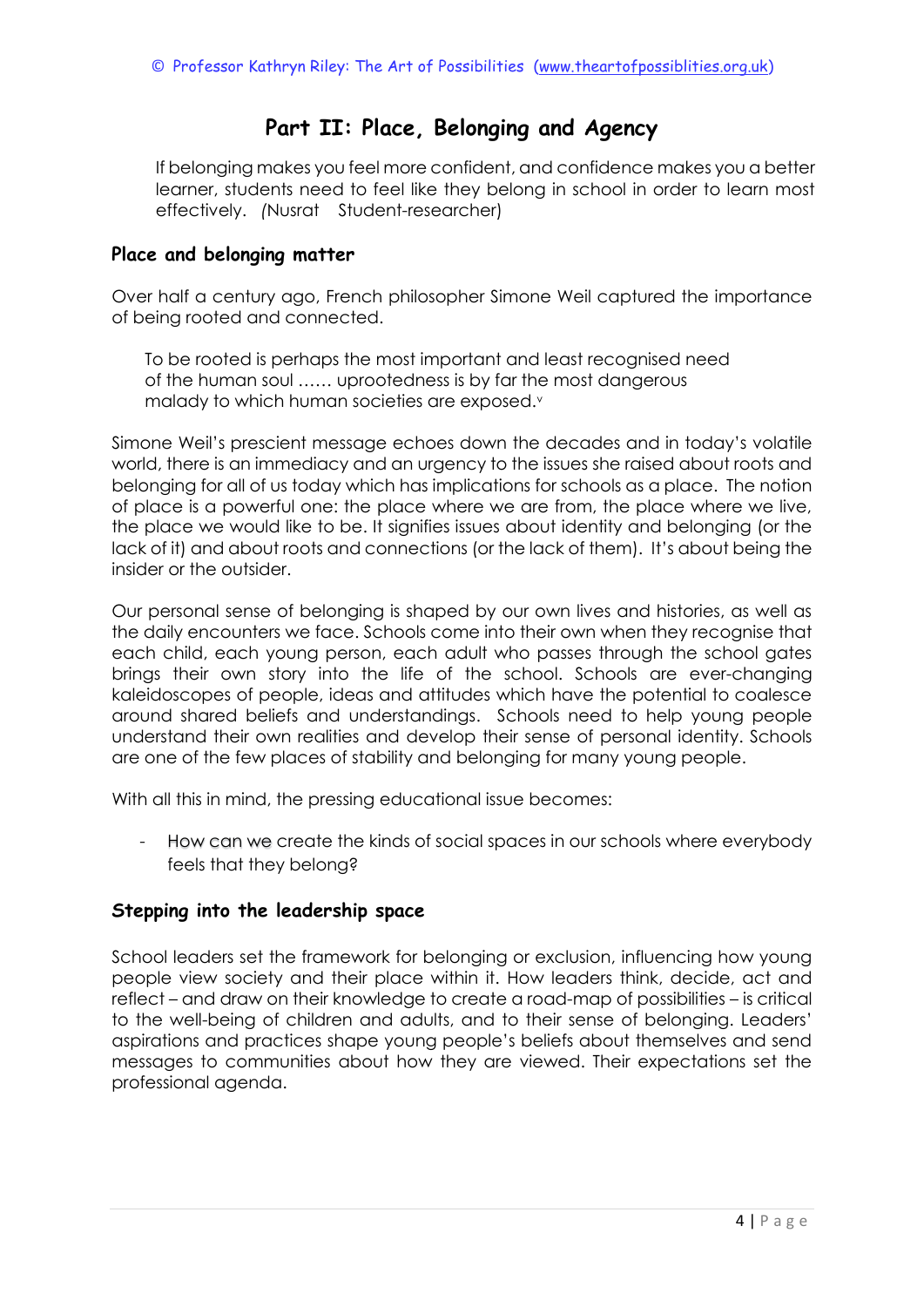Let me invite you look through the *Prism of Place and Belonging* to see things differently, to think about things differently and to do things differently.



**Seeing:** When you look through a Prism, the light changes, you see things afresh. When you look at schools through the *Prism of Place and Belonging* you begin to understand how school life is experienced – who feels included; who feels an outsider – and what can be done to increase engagement and reduce disaffection.

**Thinking:** The shift in how we see things enables us to recognise the importance of *beliefs, values* and *possibilities*. It encourages us to think differently and to make explicit what is important to us and to talk about what matters in our schools: the relationships, our aspirations for young people: and their aspirations for themselves, their schools and for the future.

*Doing:* Is about *agency.* This is a *belief* that if you act, what you do – on your own and with others - makes a difference. Agency is more than belief. It's also having the '*tools'* to act through developing your skills, talents and capacities to make that difference.

In *Place, Belonging and School Leadership: Researching to make the differencevi*  which draws on recent research undertaken with student and teacher-researchers, and school leaders *-* I make the case for engaging in, and with, research about place and belonging. It's an approach which unleashes the energy and creativity of staff and students alike. It provides young people with the opportunity to voice their experiences and develop their skills and sense of agency. It gives teachers powerful insights into young people's lives and encourages them to explore, reflect, act and change, and to become outstanding professionals: *See Videos 2 and 3 in 'The Art of Possibilities' series.*

When staff and students are involved in research in this way, not only does it help them develop their skills and capacities but the process of helping discover what is and what needs to be done also contributes to the likelihood that it will happen. This approach also encourages school leaders to see themselves as place leaders and place-makers.

## **Making it happen**

So how, as a leader, can you find the answers to the number one question:

- Is 'our' school a place where all children, young people and adults feel they belong? If not, what are 'we' going to do about it?

I've illustrated this approach in *A Leader's Guide to Researching for Place and Belonging.* It's a conceptual map: an example of how to go about the enjoyable and creative process of collaborative inquiry about place and belonging in ways that will involve school communities. It's offered here as a guide for school leaders about how to step into the messy but enjoyable process of research engagement as a tool for learning. This approach generates a refreshing climate for changing school cultures.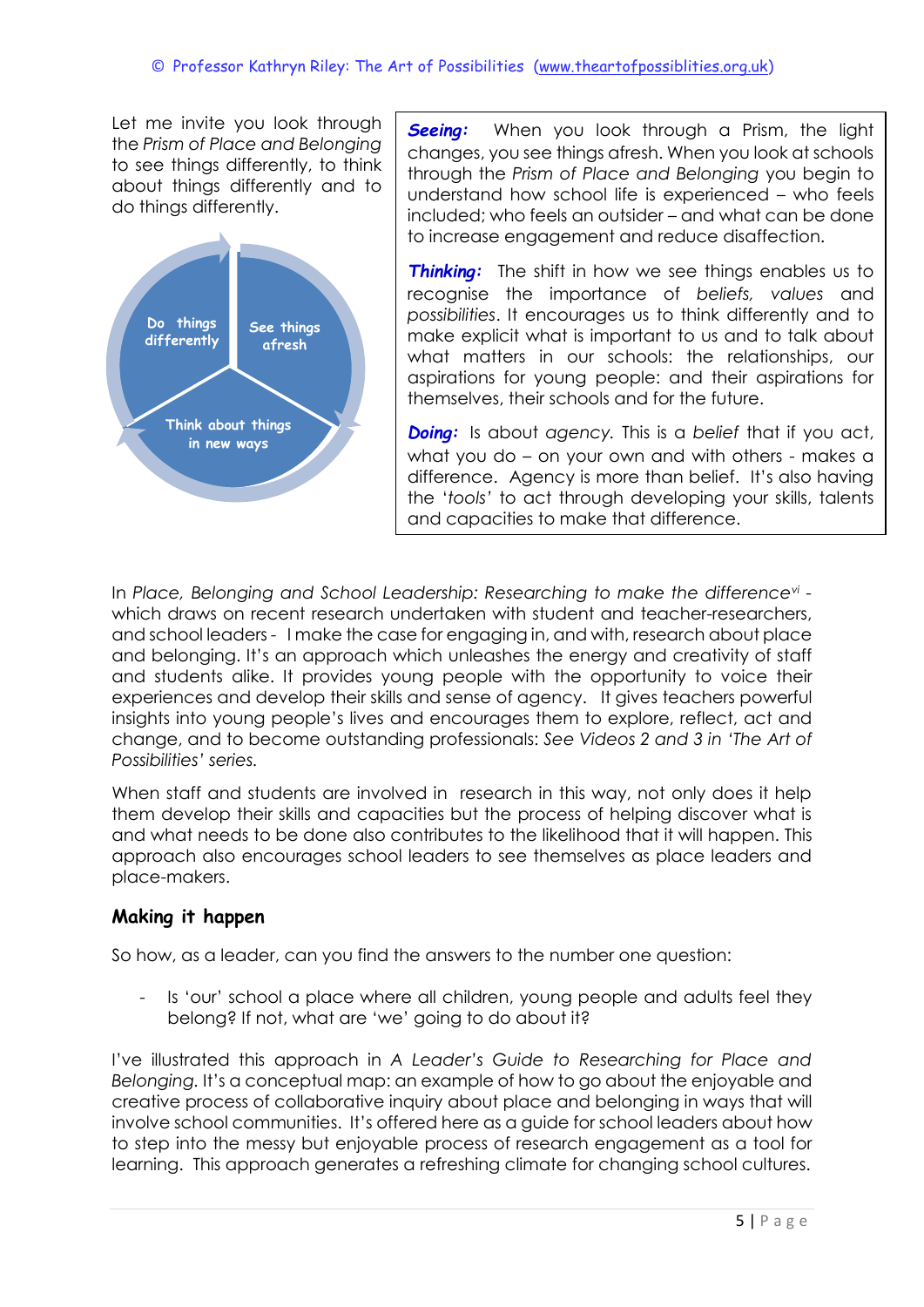### A *Leader's Guide to Researching for Place and Belonging*



### **Becoming a place leader**

TioMolina and I have now worked with school leaders in many parts of the globe on what it means to be place leader and a place-maker: a leader who helps make 'belonging' work for pupils from many different backgrounds. We use music and poetry to encourage the process and to free up minds and hearts. It's a way of thinking which is enjoyable and liberating - and helps make the difference.

Place leaders have a theory of action which recognises the power of belonging. They 'walk' their leadership with a strong moral imperative<sup>vii</sup> which not only values the children and young people in their care but sees their possibilities: as rays of sunlight – our future thinkers, enablers, creators. Leadership becomes a celebration of possibilities, as is shown in one of the wonderful poems we use, *Everybody's Doing it,* by Benjamin Zephaniah: *See Videos 4 and 5 in 'The Art of Possibilities' series.*

Place leaders are authentic leaders. As Rosemary Campbell-Stephens has argued for some time, authentic leaders match what they say with what they do.<sup>viii</sup> They understand their own past and the importance of the heritages and experiences of others. The 'disruptive' leadership 'narrative' she is encouraging here in Jamaica seems designed to check the flow of what is and to encourage leaders and policymakers to reach beneath the surface to envisage what might and can be.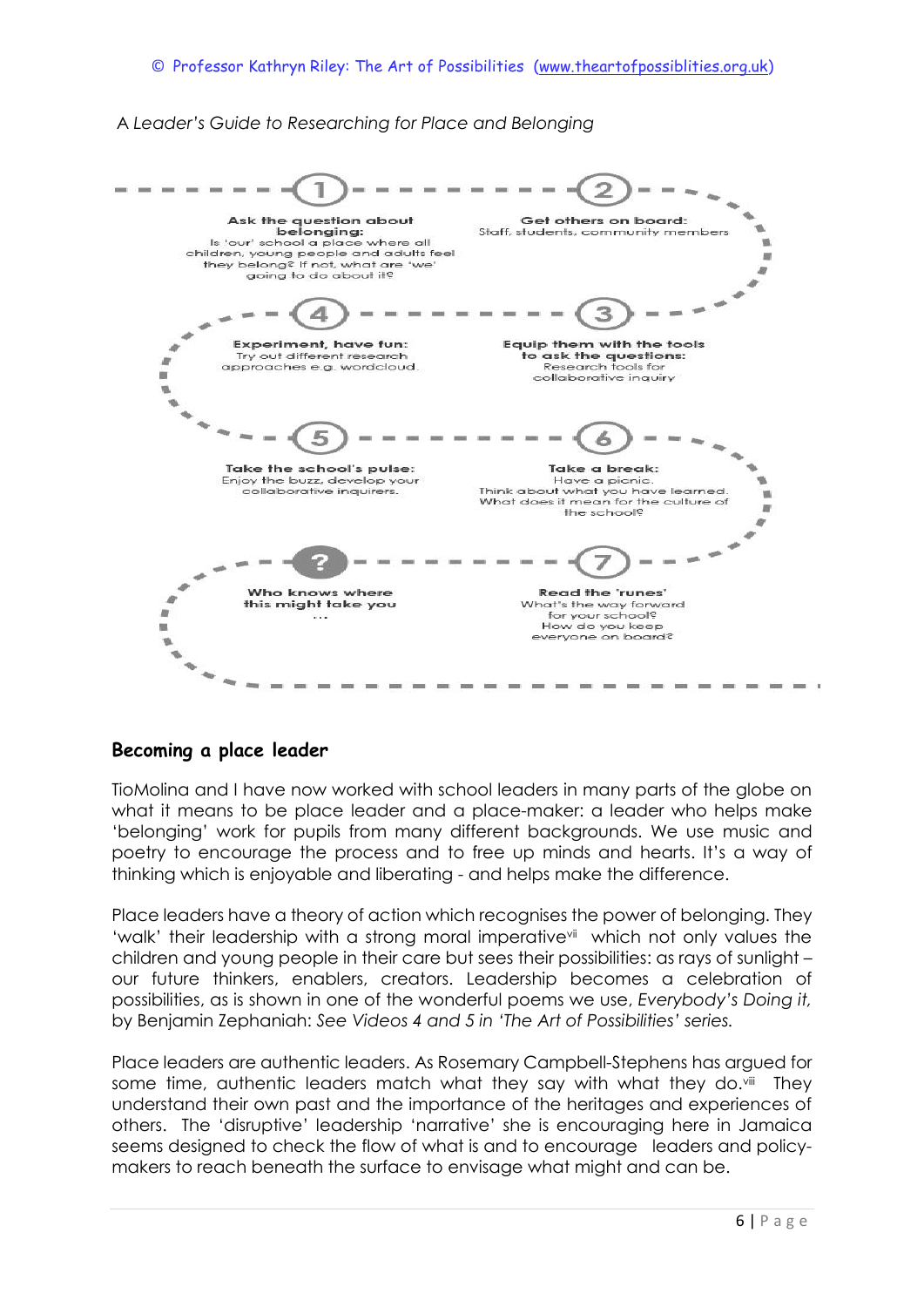Understanding the roots and stories of others requires a process of purposeful engagement and open enquiry, as well as a passion and a commitment to create spaces where people can feel comfortable to be themselves. Place leaders appreciate that each person stands on common, yet different ground. ix They choose to leverage the privileges of leadership to build 'trustful' schools: places of belonging for children, young people and communities.<sup>x</sup>

When we were completing the research for *Place, Belonging and School Leadership,*  Rhoda Furniss, a member of the research team, commented:

I was thinking about all the people that are actually involved in a school - the pupils, the teachers, the teaching assistants, all of these people. If they all thought about their school in a different way….

- a place where I go,
- a place where I feel like I belong,
- where I feel like I can contribute,
- where I feel like what I say is heard………

……..what a dynamic, wonderful place that would be.

Rhoda is right…. and you can meet her in Video 5 of *The Art of Possibilities* series. We need to start 'retelling' the story of our schools: the story of what is possible here in this beautiful island and elsewhere. It's time to reclaim the notion of schools as places of hope and possibility. This is **The Art of Possibilities:** *c*reating vibrant school communities: joyful and enquiring places in which children and young people feel rooted and can be and become their best possible selves.

There is an urgency to the retelling and the reclaiming. What we say and do today, as educators, will help shape the future. The now is about creating schools that are dynamic and wonderful places to be, places of belonging where young people are encouraged to think and question and challenge. The fight back against bigotry now a vital imperative across the Globe - is about enabling young people to read not just the 'word' but also the 'world'.<sup>xi</sup> This is what will help keep our children safe. And this is what will enable our young people to recreate a world of possibilities in which truth and social justice, care of our planet and for the well-being of others will prevail. Leaders can shine a light on the road ahead.

#### **Kathryn Riley is Professor of Urban Education, UCL, Institute of Education and, with DancePoet TioMlina, co-founder of the Art of Possibilities**

**Email:** [kathryn.riley@ucl.ac.uk](mailto:kathryn.riley@ucl.ac.uk)

**Web**: [www.theartofpossiblities.org.uk](http://www.theartofpossiblities.org.uk/)

**Information:** <http://www.ucl.ac.uk/ioe/about/ioe-life/academics/kathryn-riley>

**Kathryn's blog** on place and belonging: https://ioelondonblog.wordpress.com